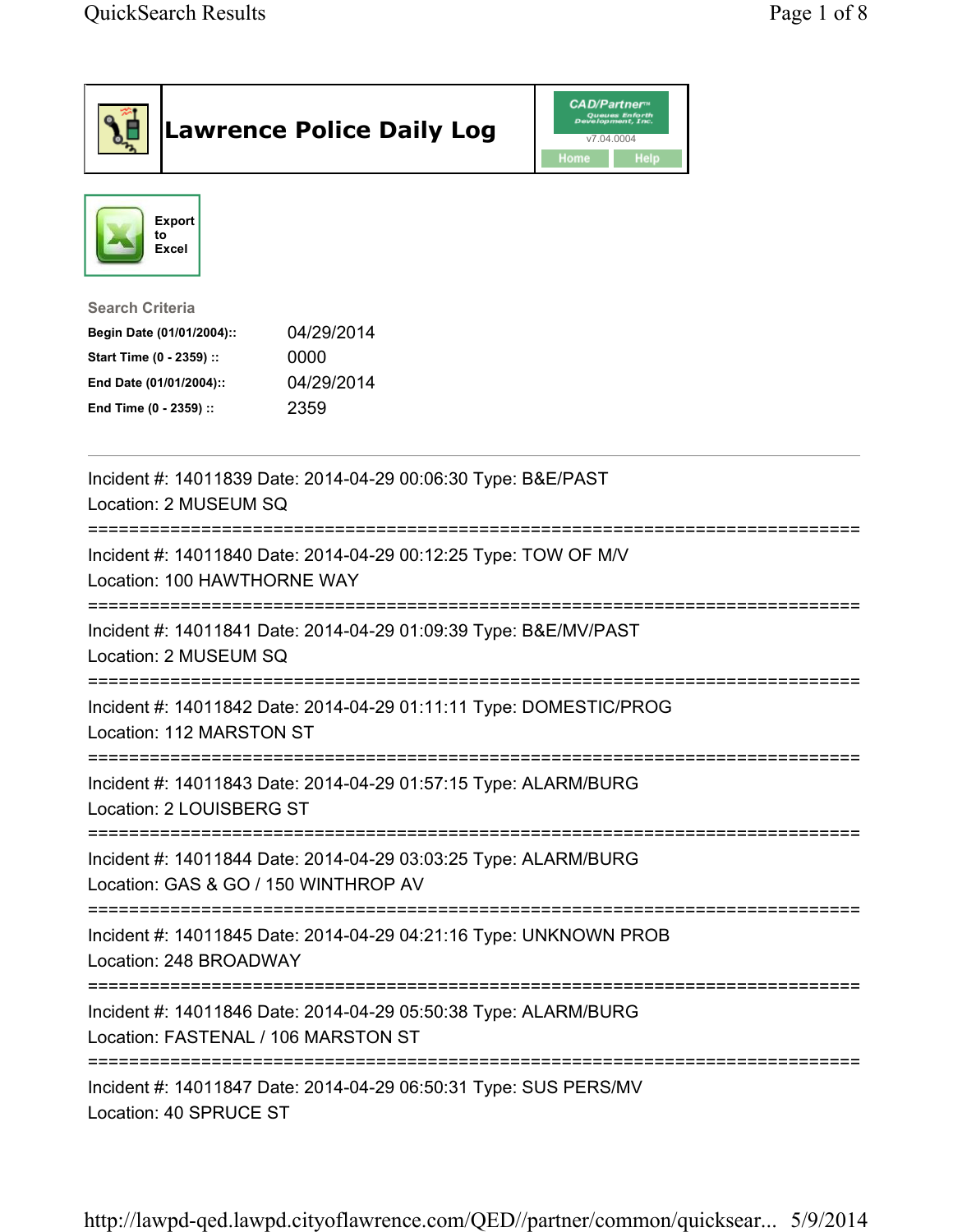=========================================================================== Incident #: 14011848 Date: 2014-04-29 07:37:49 Type: AUTO ACC/NO PI Location: MARKET ST & SPRINFIELD ST =========================================================================== Incident #: 14011849 Date: 2014-04-29 07:45:44 Type: ALARMS Location: GOOD SHEPHERD / 412 HAMPSHIRE ST =========================================================================== Incident #: 14011850 Date: 2014-04-29 08:20:23 Type: SUS PERS/MV Location: 60 THORNDIKE ST =========================================================================== Incident #: 14011851 Date: 2014-04-29 09:03:43 Type: INVESTIGATION Location: 94 DORCHESTER ST =========================================================================== Incident #: 14011852 Date: 2014-04-29 09:16:53 Type: ALARM/HOLD Location: LEAHY SCHOOL / 100 ERVING AV =========================================================================== Incident #: 14011853 Date: 2014-04-29 09:17:35 Type: DRUG VIO Location: 80 BODWELL ST =========================================================================== Incident #: 14011854 Date: 2014-04-29 09:33:31 Type: STOL/MV/PAS Location: 124 WILLOW ST =========================================================================== Incident #: 14011855 Date: 2014-04-29 09:55:23 Type: WOMAN DOWN Location: BROADWAY & HAVERHILL ST =========================================================================== Incident #: 14011856 Date: 2014-04-29 09:59:00 Type: STOL/MV/PAS Location: 102 BUNKERHILL ST =========================================================================== Incident #: 14011857 Date: 2014-04-29 10:02:44 Type: ARREST Location: 72 WILLOW ST =========================================================================== Incident #: 14011858 Date: 2014-04-29 10:21:47 Type: M/V STOP Location: WILLOUGHBY ST =========================================================================== Incident #: 14011859 Date: 2014-04-29 10:29:11 Type: TOW/REPOSSED Location: 34 WEST ST =========================================================================== Incident #: 14011860 Date: 2014-04-29 10:32:35 Type: RECOV/STOL/MV Location: 17 WILLOW ST =========================================================================== Incident #: 14011861 Date: 2014-04-29 10:36:22 Type: AUTO ACC/PI Location: 277 MERRIMACK CT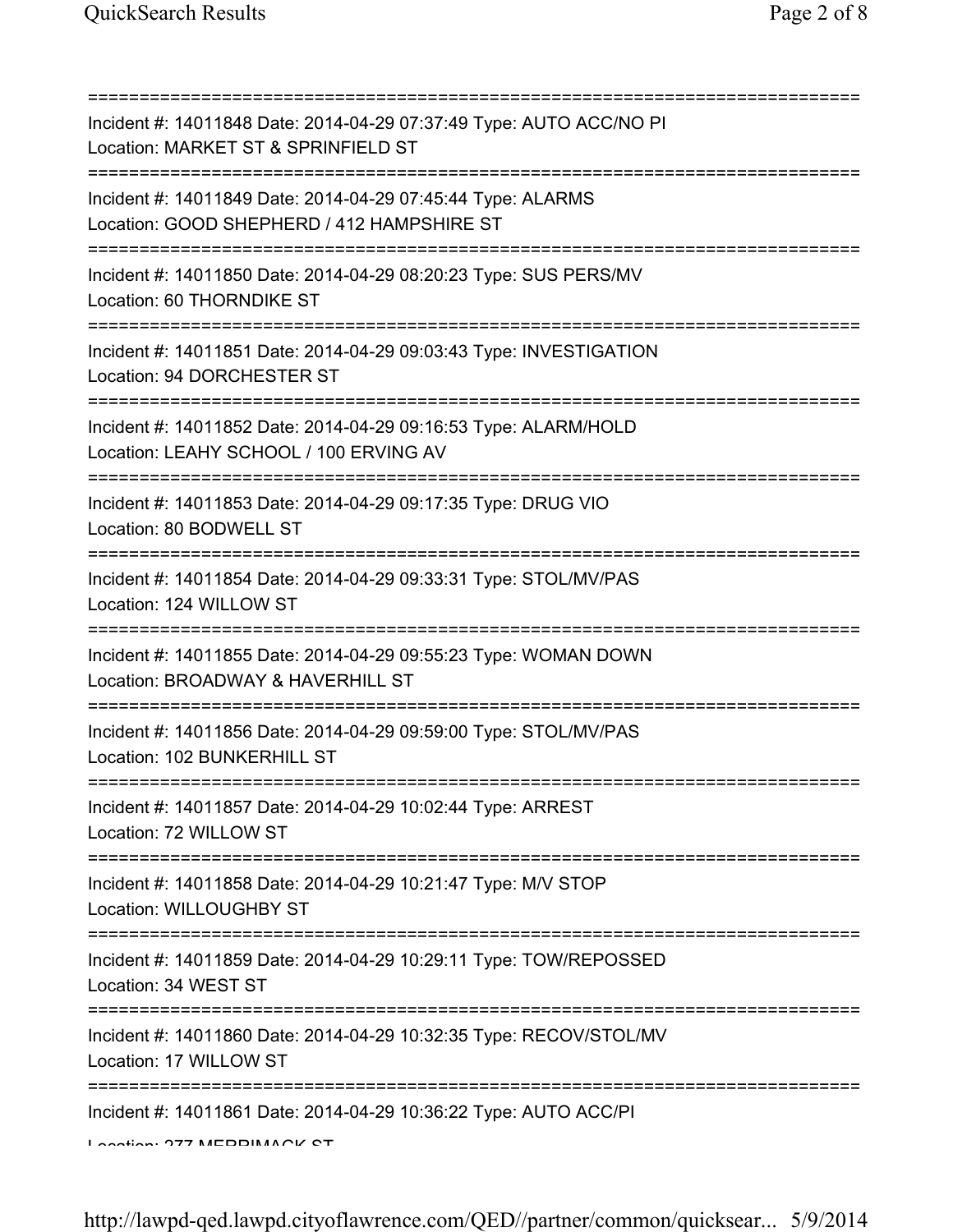| Incident #: 14011862 Date: 2014-04-29 10:45:52 Type: SPECIAL CHECK<br>Location: ROLLINS SCHOOL / 451 HOWARD ST<br>;=============================== |  |  |
|----------------------------------------------------------------------------------------------------------------------------------------------------|--|--|
| Incident #: 14011863 Date: 2014-04-29 10:59:21 Type: B&E/PAST<br>Location: 11 HOFFMAN AV                                                           |  |  |
| Incident #: 14011864 Date: 2014-04-29 11:14:36 Type: BUILDING CHK<br>Location: 8 KENDALL ST                                                        |  |  |
| Incident #: 14011865 Date: 2014-04-29 11:23:29 Type: TRESPASSING<br>Location: REGISTRY OF MOTOR VEHICLES / 73 WINTHROP AV                          |  |  |
| Incident #: 14011866 Date: 2014-04-29 11:26:03 Type: HIT & RUN M/V<br>Location: 137 LAWRENCE ST                                                    |  |  |
| Incident #: 14011867 Date: 2014-04-29 11:32:39 Type: ALARM/BURG<br>Location: HORTON RESD / 628 HAVERHILL ST                                        |  |  |
| Incident #: 14011868 Date: 2014-04-29 11:33:59 Type: GENERAL SERV<br>Location: 35 ROBINSON CT                                                      |  |  |
| Incident #: 14011869 Date: 2014-04-29 11:48:08 Type: INVESTIGATION<br>Location: 15 ODILE CT                                                        |  |  |
| Incident #: 14011870 Date: 2014-04-29 11:51:29 Type: CK WELL BEING<br>Location: 555 S UNION ST                                                     |  |  |
| Incident #: 14011871 Date: 2014-04-29 12:06:31 Type: MEDIC SUPPORT<br>Location: 1 WASHINGTON ST FL 3RDFL                                           |  |  |
| ;===================================<br>Incident #: 14011872 Date: 2014-04-29 12:32:19 Type: SUS PERS/MV<br>Location: ERVING AV & WALNUT ST        |  |  |
| Incident #: 14011873 Date: 2014-04-29 12:35:56 Type: B&E FOLLOW UP<br>Location: 47 TREMONT ST                                                      |  |  |
| Incident #: 14011874 Date: 2014-04-29 12:36:11 Type: GENERAL SERV<br>Location: 35 ESSEX ST                                                         |  |  |
| Incident #: 14011875 Date: 2014-04-29 12:43:16 Type: B&E FOLLOW UP                                                                                 |  |  |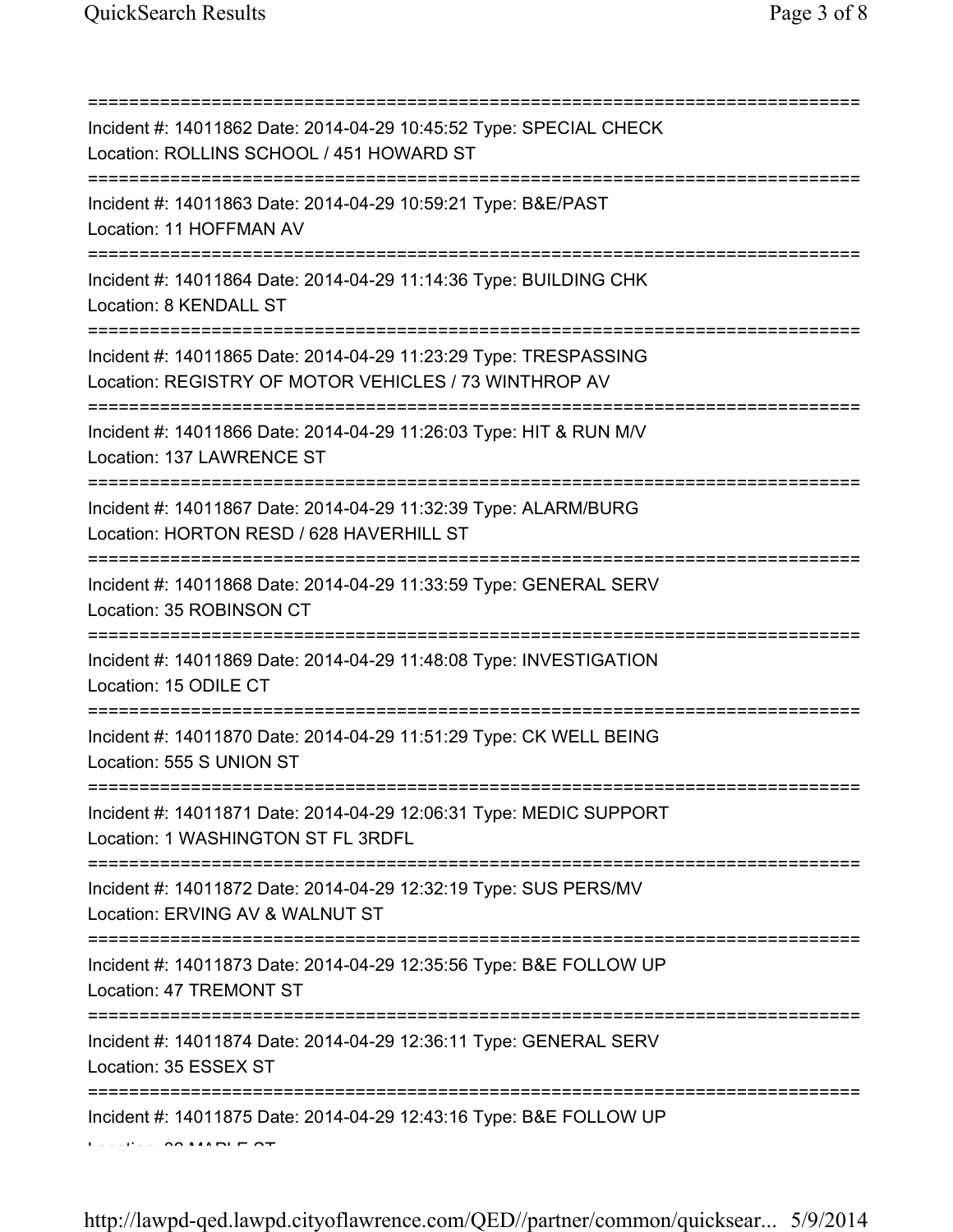=========================================================================== Incident #: 14011876 Date: 2014-04-29 12:44:03 Type: M/V STOP Location: BAILEY ST & PHILLIPS ST =========================================================================== Incident #: 14011877 Date: 2014-04-29 12:44:37 Type: HIT & RUN M/V Location: NESMITH ST & RIVERSIDE DR =========================================================================== Incident #: 14011878 Date: 2014-04-29 12:55:18 Type: B&E FOLLOW UP Location: 194 WALNUT ST =========================================================================== Incident #: 14011879 Date: 2014-04-29 12:59:00 Type: B&E FOLLOW UP Location: 221 WALNUT ST =========================================================================== Incident #: 14011880 Date: 2014-04-29 13:10:33 Type: M/V STOP Location: ESSEX ST & JACKSON ST =========================================================================== Incident #: 14011881 Date: 2014-04-29 13:42:20 Type: ALARM/BURG Location: 22 HAMLET ST =========================================================================== Incident #: 14011882 Date: 2014-04-29 13:47:26 Type: LARCENY/PAST Location: 136 SARATOGA ST =========================================================================== Incident #: 14011883 Date: 2014-04-29 13:53:42 Type: INVEST CONT Location: CVS PHARMACY / 266 BROADWAY =========================================================================== Incident #: 14011884 Date: 2014-04-29 13:55:53 Type: B&E FOLLOW UP Location: 2 MUSEUM SQ =========================================================================== Incident #: 14011885 Date: 2014-04-29 13:59:47 Type: TOW OF M/V Location: 1 OAK ST =========================================================================== Incident #: 14011886 Date: 2014-04-29 14:42:40 Type: B&E FOLLOW UP Location: 459 HAVERHILL ST =========================================================================== Incident #: 14011887 Date: 2014-04-29 14:47:27 Type: ALARM/BURG Location: MEJIA RESD / 39 EUTAW ST =========================================================================== Incident #: 14011888 Date: 2014-04-29 14:52:24 Type: B&E FOLLOW UP Location: 952 ESSEX ST =========================================================================== Incident #: 14011889 Date: 2014-04-29 14:54:19 Type: ALARM/BURG Location: 37 EATON ST

http://lawpd-qed.lawpd.cityoflawrence.com/QED//partner/common/quicksear... 5/9/2014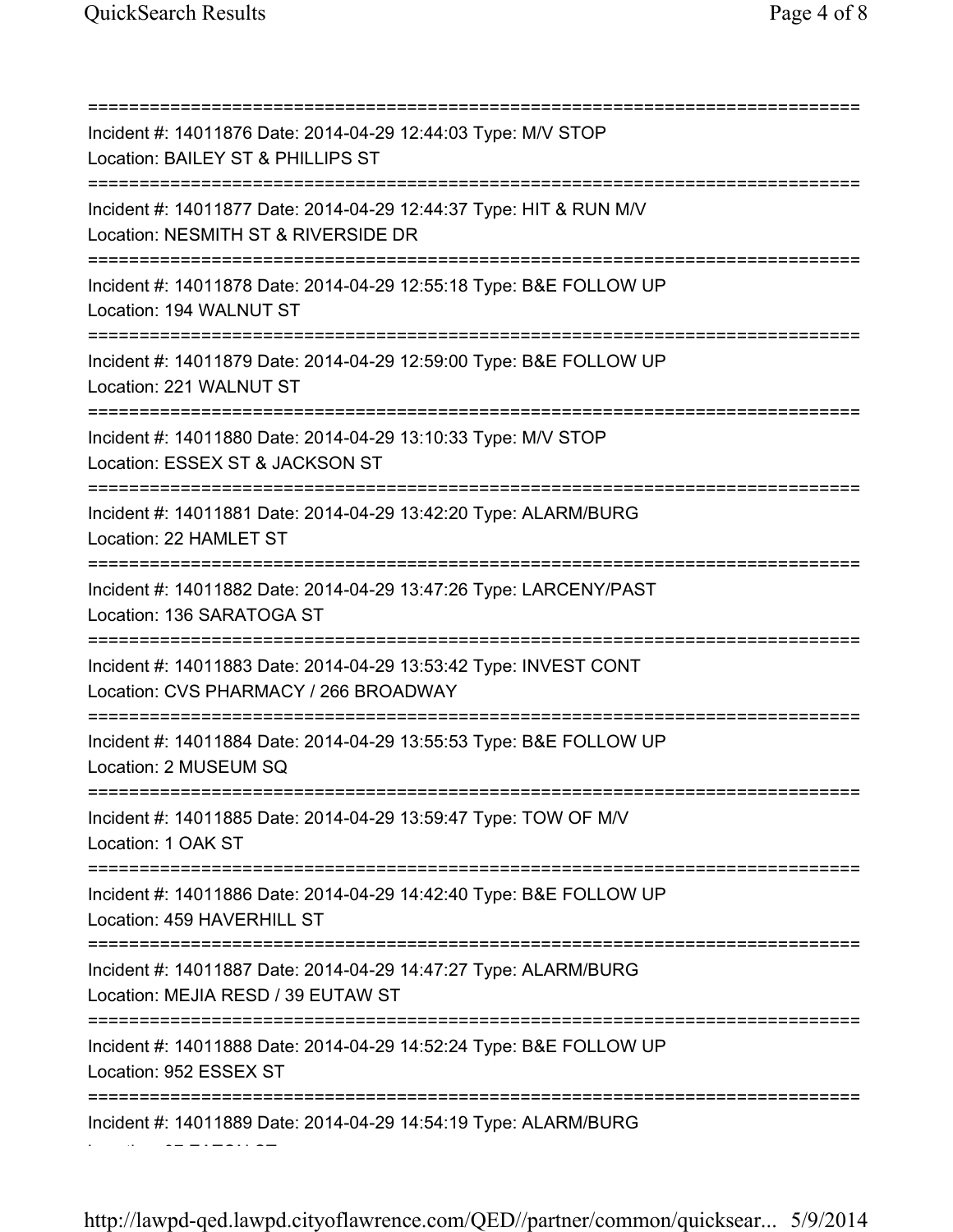=========================================================================== Incident #: 14011890 Date: 2014-04-29 15:13:24 Type: B&E FOLLOW UP Location: 441B RIVERSIDE DR =========================================================================== Incident #: 14011891 Date: 2014-04-29 15:24:25 Type: ARREST Location: BROADWAY & GREEN ST =========================================================================== Incident #: 14011892 Date: 2014-04-29 15:29:37 Type: TOW OF M/V Location: 270 CANAL ST =========================================================================== Incident #: 14011893 Date: 2014-04-29 15:32:16 Type: STOL/MV/PAS Location: 10 TENNEY ST =========================================================================== Incident #: 14011894 Date: 2014-04-29 15:48:02 Type: GENERAL SERV Location: MARY IMMAC. RESIDENTIAL COMM / 189 MAPLE ST =========================================================================== Incident #: 14011895 Date: 2014-04-29 15:49:45 Type: ARREST Location: BENNINGTON ST & MYRTLE ST =========================================================================== Incident #: 14011896 Date: 2014-04-29 15:50:54 Type: GENERAL SERV Location: 172 LAWRENCE ST #335A =========================================================================== Incident #: 14011897 Date: 2014-04-29 15:52:50 Type: DOMESTIC/PAST Location: 252 E HAVERHILL ST =========================================================================== Incident #: 14011898 Date: 2014-04-29 16:00:17 Type: A&B PROG Location: AMES ST & OREGON AV =========================================================================== Incident #: 14011899 Date: 2014-04-29 16:22:01 Type: M/V STOP Location: 314 ESSEX ST =========================================================================== Incident #: 14011900 Date: 2014-04-29 16:30:47 Type: M/V STOP Location: 362 ESSEX ST =========================================================================== Incident #: 14011901 Date: 2014-04-29 16:46:41 Type: MAL DAMAGE Location: 4 THORNDIKE ST =========================================================================== Incident #: 14011902 Date: 2014-04-29 16:47:32 Type: SUS PERS/MV Location: LA FRUITERIA / 75 MANCHESTER ST =========================================================================== Incident #: 14011903 Date: 2014-04-29 17:06:41 Type: MAL DAMAGE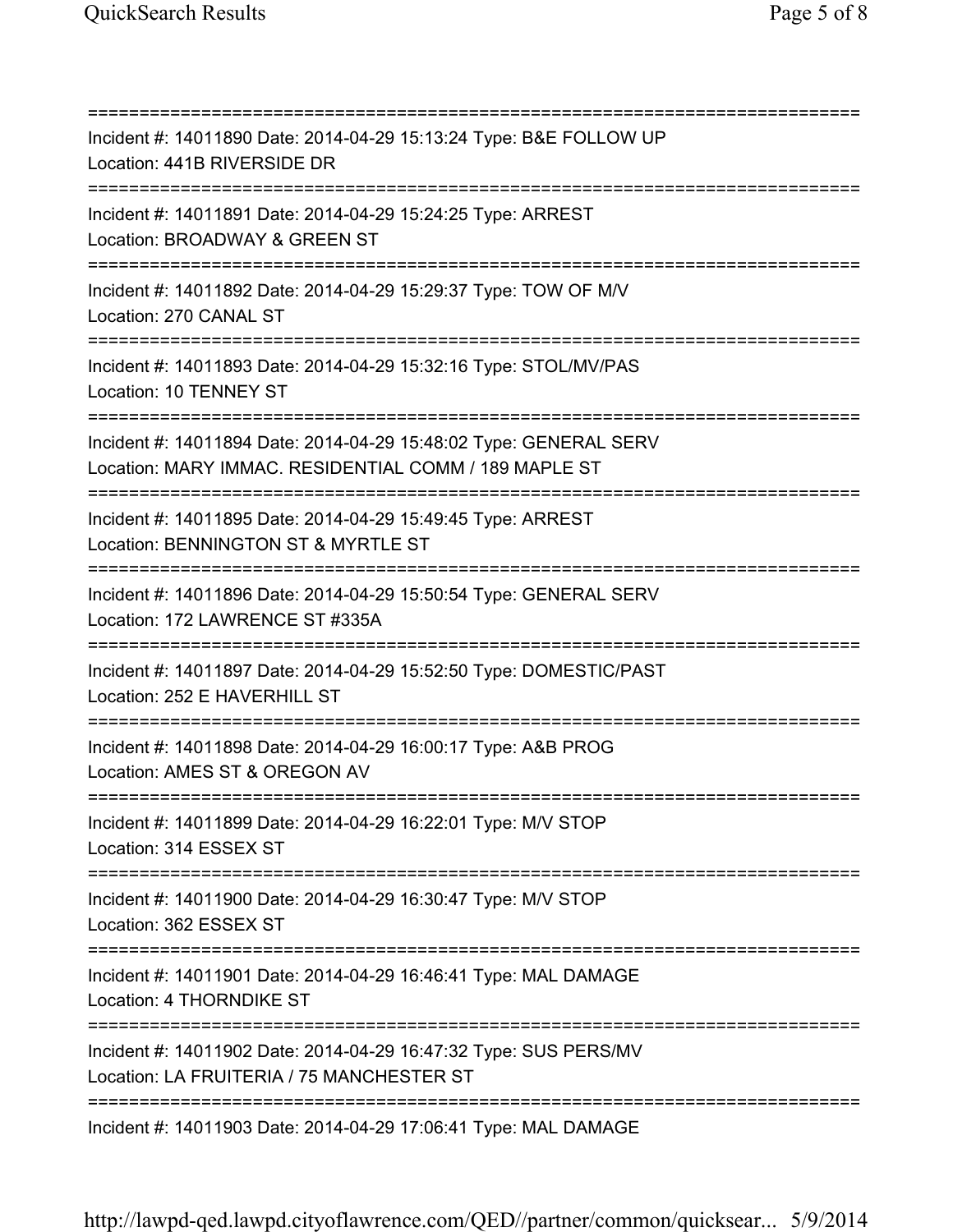=========================================================================== Incident #: 14011904 Date: 2014-04-29 17:18:46 Type: HIT & RUN M/V Location: ALDER ST & SPRUCE ST =========================================================================== Incident #: 14011905 Date: 2014-04-29 17:37:16 Type: LOUD NOISE Location: 550 BROADWAY #414 FL 4 =========================================================================== Incident #: 14011906 Date: 2014-04-29 17:45:01 Type: ARREST Location: DAWES ST & WARWICK ST =========================================================================== Incident #: 14011907 Date: 2014-04-29 17:53:09 Type: INVEST CONT Location: CARVER ST =========================================================================== Incident #: 14011908 Date: 2014-04-29 17:58:58 Type: LIC PLATE STO Location: 197 WEST ST =========================================================================== Incident #: 14011909 Date: 2014-04-29 18:04:08 Type: SPECIAL CHECK Location: LAWRENCE GENERAL HOSPITAL / 1 GENERAL ST =========================================================================== Incident #: 14011910 Date: 2014-04-29 18:18:57 Type: KEEP PEACE Location: 62 FLORAL ST =========================================================================== Incident #: 14011911 Date: 2014-04-29 18:28:58 Type: B&E/PAST Location: 233 JACKSON ST #6 FL 2 =========================================================================== Incident #: 14011912 Date: 2014-04-29 18:34:44 Type: INVEST CONT Location: 19 DOYLE ST =========================================================================== Incident #: 14011914 Date: 2014-04-29 18:43:55 Type: SUS PERS/MV Location: WALGREENS / 220 S BROADWAY =========================================================================== Incident #: 14011913 Date: 2014-04-29 18:44:55 Type: STOL/MV/PAS Location: 83 1/2 CROSS ST =========================================================================== Incident #: 14011915 Date: 2014-04-29 18:46:00 Type: ROBBERY UNARM Location: BIG N' BEEFY / 415 BROADWAY =========================================================================== Incident #: 14011916 Date: 2014-04-29 19:04:36 Type: DOMESTIC/PROG Location: 32 BOYD ST #1 =========================================================================== Incident #: 14011917 Date: 2014-04-29 19:23:30 Type: MAN DOWN

http://lawpd-qed.lawpd.cityoflawrence.com/QED//partner/common/quicksear... 5/9/2014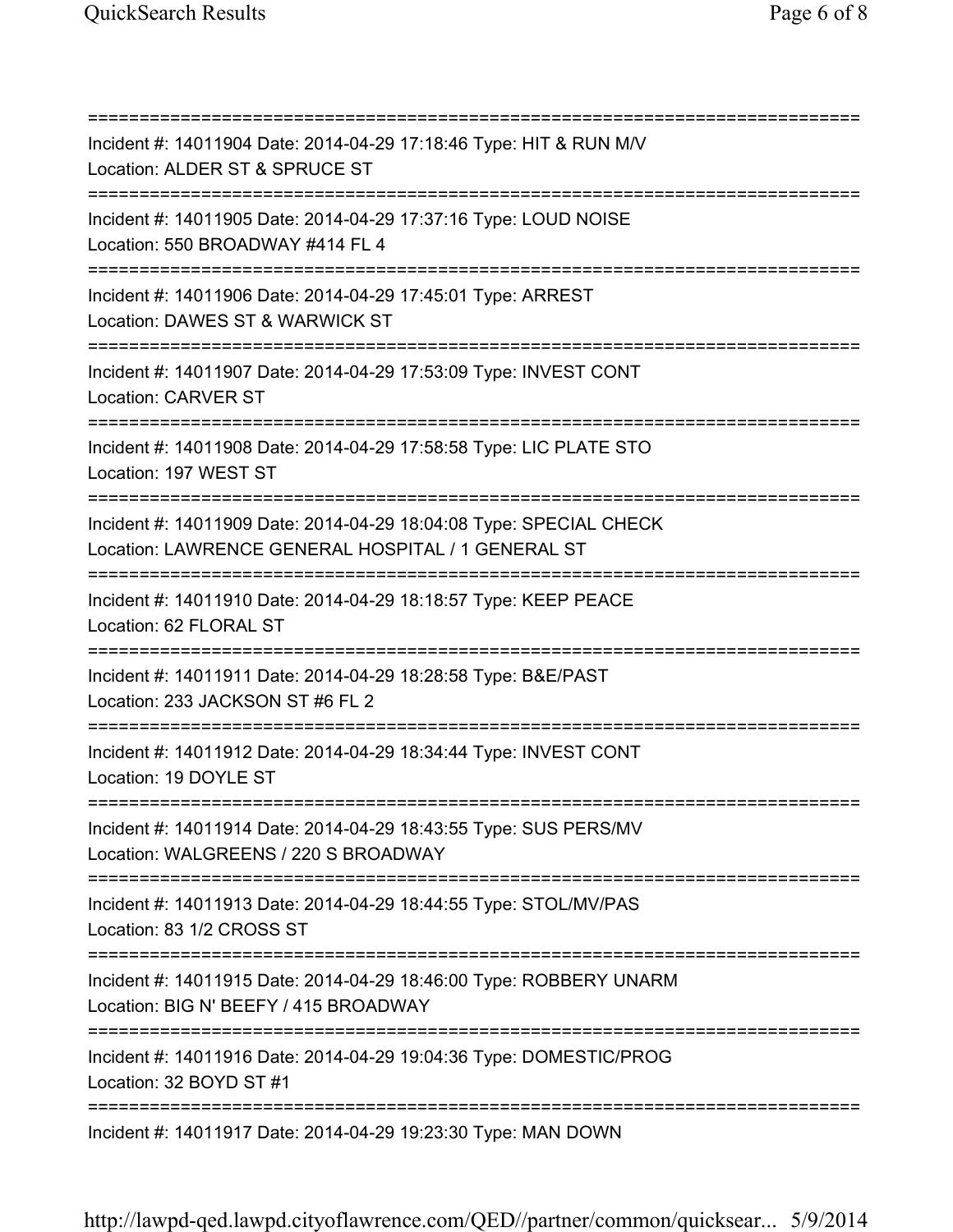| Location: 356 JACKSON ST                                                                                                      |
|-------------------------------------------------------------------------------------------------------------------------------|
| Incident #: 14011918 Date: 2014-04-29 19:26:27 Type: SUS PERS/MV<br>Location: CVS / 266 BROADWAY<br>========================= |
| Incident #: 14011919 Date: 2014-04-29 19:39:06 Type: DOMESTIC/PROG<br>Location: 90 BEACON ST #10 FL 3                         |
| Incident #: 14011920 Date: 2014-04-29 20:18:56 Type: MAN DOWN<br>Location: ST PATRICK'S PARISH / 118 S BROADWAY               |
| Incident #: 14011921 Date: 2014-04-29 20:37:50 Type: UNWANTEDGUEST<br>Location: 22 BYRON AV                                   |
| Incident #: 14011922 Date: 2014-04-29 20:51:08 Type: UNWANTEDGUEST<br>Location: 54 NEWBURY ST #8 FL 3                         |
| Incident #: 14011923 Date: 2014-04-29 21:01:27 Type: ANIMAL COMPL<br>Location: 15 BOWDOIN ST<br>======================        |
| Incident #: 14011924 Date: 2014-04-29 21:42:53 Type: DRUG OVERDOSE<br>Location: 87 WOODLAND ST                                |
| Incident #: 14011925 Date: 2014-04-29 22:55:41 Type: LOUD NOISE<br>Location: 74 AVON ST                                       |
| Incident #: 14011926 Date: 2014-04-29 22:56:49 Type: UNWANTEDGUEST<br>Location: 22 BYRON AV                                   |
| Incident #: 14011927 Date: 2014-04-29 23:21:17 Type: SUS PERS/MV<br>Location: 52 EVERETT ST                                   |
| Incident #: 14011928 Date: 2014-04-29 23:35:29 Type: DOMESTIC/PROG<br>Location: 29 WILMOT ST FL 3                             |
|                                                                                                                               |

270 record(s)

{ call presslog("2014-04-29","0000","2014-04-29","2359") } Total records found: 270 These results were produced by the following query:

┑

Г

http://lawpd-qed.lawpd.cityoflawrence.com/QED//partner/common/quicksear... 5/9/2014